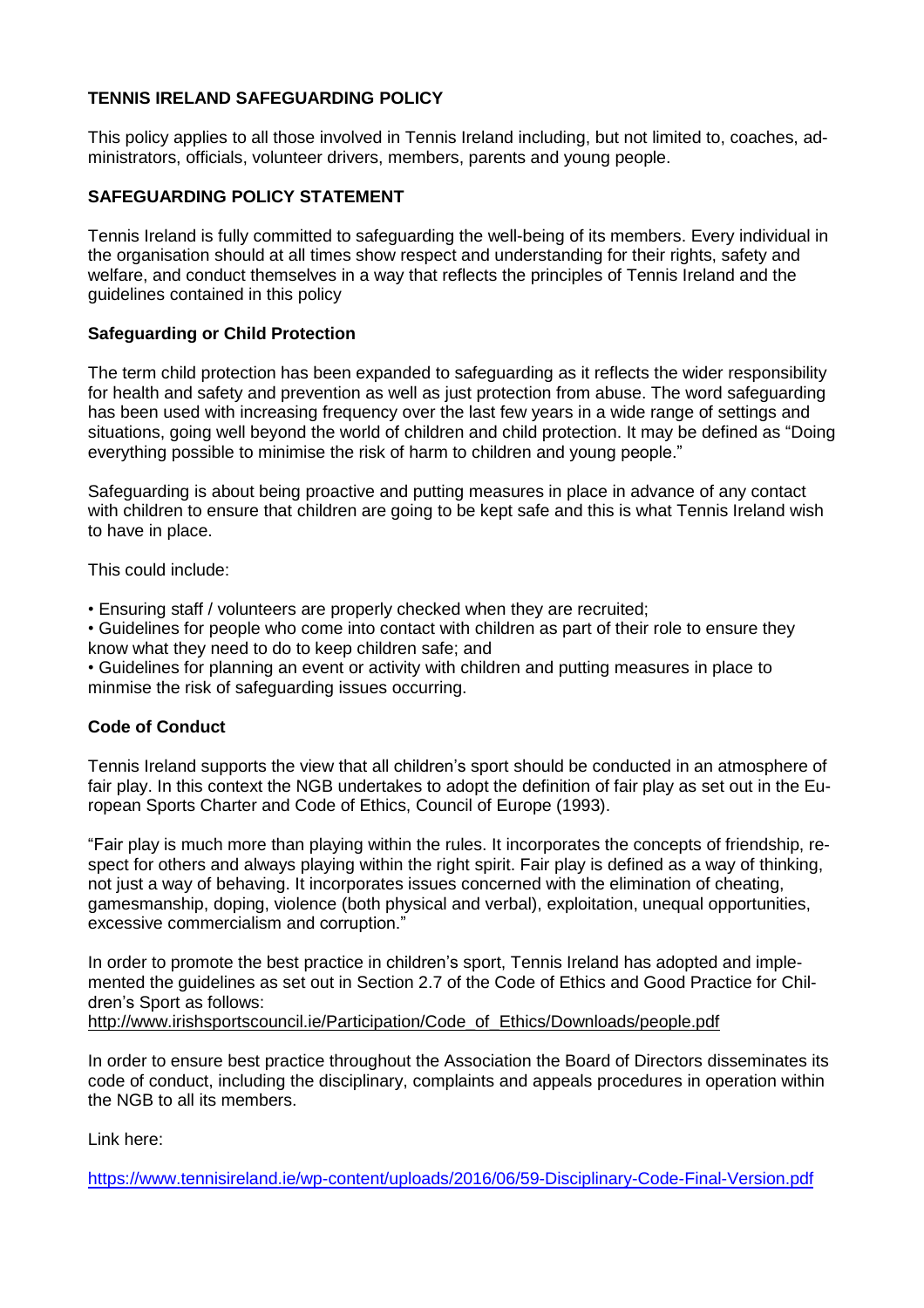Tennis Ireland's code of conduct is posted prominently on the Organisation's Website and around their premises. We require all coaches with a Tennis Ireland coaching award to have signed our code of conduct.

Tennis Ireland is operated under its Memorandum of Articles. This document has been approved and adopted by the members of the Association at various Annual and Extraordinary General Meetings of the members of the Association.

Any changes to the Memorandum of Articles has to be approved by the members of Tennis Ireland at a General Meeting of the members.

The Board of Directors of Tennis Ireland is elected by the members of the Company (The Clubs) at the Annual General Meeting in accordance with the procedures set out in the Memorandum of Articles.

### **Safe Recruitment**

Tennis Ireland has adopted and consistently applies a safe and clearly defined method of recruiting and selecting Volunteers, Officials, Coaches and any other Employees or Contractors who have contact with children.

Link here:

[https://www.tennisireland.ie/wp-content/uploads/2016/06/45-Appendix-5-Club-Recruitment-Proce](https://www.tennisireland.ie/wp-content/uploads/2016/06/45-Appendix-5-Club-Recruitment-Procedure.doc)[dure.doc](https://www.tennisireland.ie/wp-content/uploads/2016/06/45-Appendix-5-Club-Recruitment-Procedure.doc)

Tennis Ireland expects all affiliated clubs/organisations to adhere to our safe recruitment requirements

The roles of the committee members, all Sports Leaders and parents/ guardians have been clearly defined.

#### **Reporting Procedures**

Tennis Ireland has a National Children's Officer and four Provincial Children's Officers appointed by the Board of Directors and Provincial Branches.

*Tennis Ireland National Children's Officer and four Provincial Children's Officers Contacts:*

*National Children's Officer: Roger Geraghty – Email: roger.geraghty@tennisireland.ie Mob: 086 2316478*

*Connacht Children's Officers – Ms Lesley Ann Walsh - email:* [walshla@gmail.com](mailto:walshla@gmail.com) *Mob: 087 9265808*

*Munster Children's Officer – Paul O'Callaghan - Email:* [pocallaghan021@gmail.com](mailto:pocallaghan021@gmail.com) *Mob: 0863844279*

*Leinster Children's Officer – Rory Wilson - Email:* [rwilson@iol.ie](mailto:rwilson@iol.ie) *Mob: 087 6776142*

*Ulster Children's Officer –Valerie Rowan - Email:* [pvalerierowan@hotmail.com](mailto:pvalerierowan@hotmail.com) *Mob: 0048 7803187256*

*Designated Liaison Officer - Richard Fahey - Email:* [richard.fahey@tennisireland.ie](mailto:richard.fahey@tennisireland.ie) *Mob: 087-2352198*

*Tennis Ireland Vetting Liaison Officer: Ciaran Flynn - Email -* [ciaran.flynn@tennisireland.ie](mailto:ciaran.flynn@tennisireland.ie) *Phone: 01-8844010*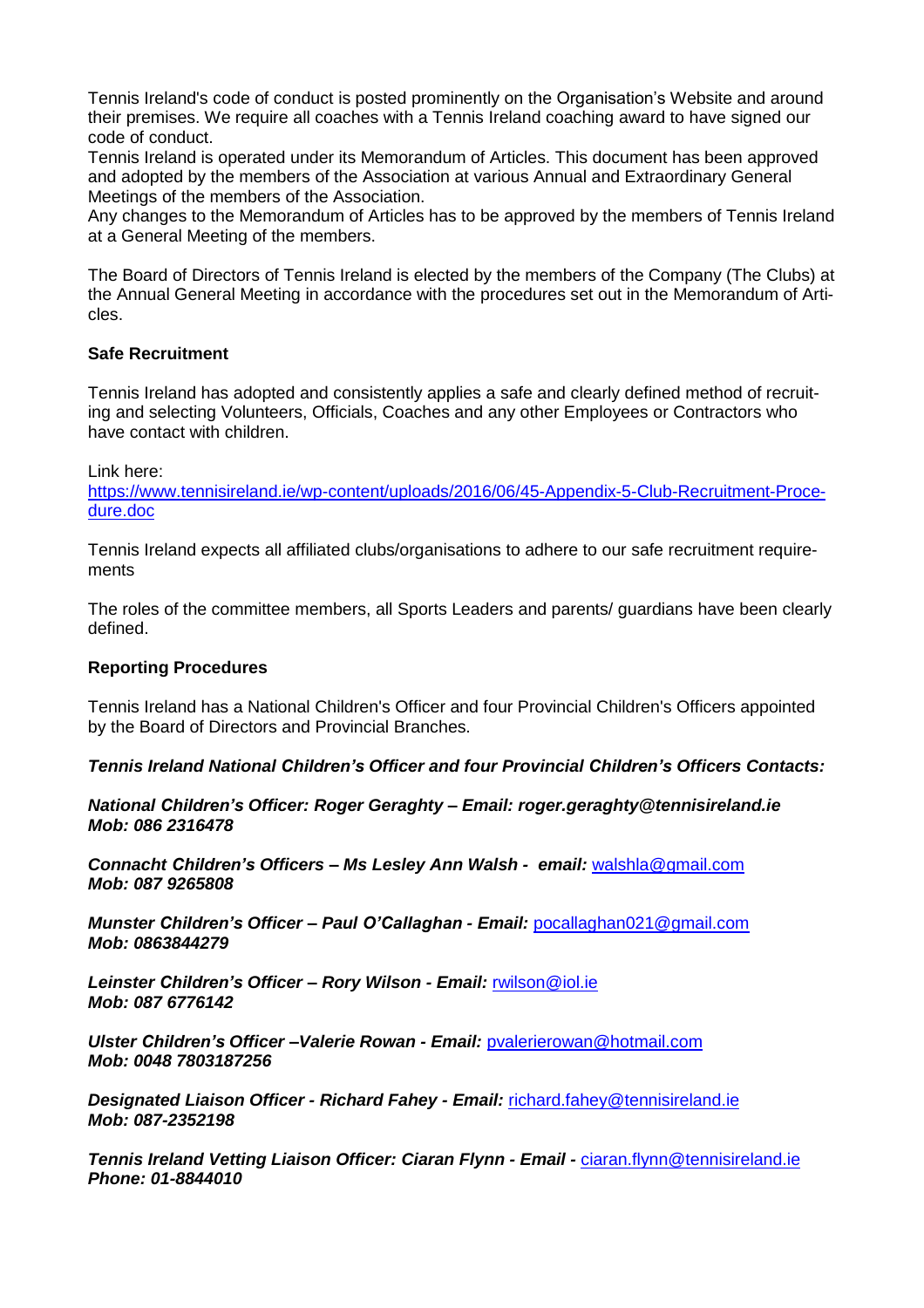The Board of Directors appoints a Child Welfare Committee and one of the Board's Directors is tasked to act as the Designated Liaison Person to liaise with the Statutory Authorities in relation to the reporting of allegations or suspicions of child abuse. Any such reports are made in accordance with the procedures outlined in the Tennis Ireland procedures.

Procedures have been put in place for dealing with a concern or complaint made to the Statutory Authorities against a Volunteer or Sports Leader.

A Sports Leader who is the subject of an allegation which has been reported to the Statutory Authorities, shall stand aside while the matter is being examined. He/she will be invited to resume full duties following consultation and advice from statutory services and an internal Tennis Ireland assessment to ensure there is no risk to our members.

### **Monitoring**

All groups in charge of Tennis Ireland Children's activities are required to report to the Board of Directors on a regular basis.

Tennis Ireland encourages regular turnover of committee membership while ensuring continuity and experience.

Effective procedures for responding to and recording accidents/ incidents have been put in place.

Tennis Ireland monitors both the use of the facilities and participation in their organised activities to ensure that any unusual activity (high rate of drop-out, transfers, etc.) is identified, checked out and reported by the Designated Liaison Person to the Board of Directors.

All Clubs (The members) are given notice of all General Meetings of the NGB in accordance with the procedures in that regard as set out in the Memorandum of Articles.

The minutes of all Board meetings are recorded, adopted as correct and safely filed.

Tennis Ireland is committed to ensuring that adequate adult supervision of all activities involving children is provided.

# **Training**

Tennis Ireland is committed to ensuring that Sports Leaders are competent to provide safe and rewarding experiences for those in their care and that Sport Leaders are provided with the appropriate training for their activity. They are required to attend safeguarding workshops as part of their coach education and licensing and ensure their knowledge is updated.

Appropriate training and education opportunities will also be made available to officials, non-coaching staff and parents/guardians as appropriate.

## **EQUALITY STATEMENT**

All children should be valued and treated in an equitable and fair manner regardless of ability, age, sex, religion, social and ethnic background or political persuasion. Children, irrespective of ability or disability should be involved in sports activities in an integrated and inclusive way, whenever possible, thus allowing them to participate to their full potential alongside other children (Code of Ethics and Good Practice for Children's Sport 2000)

[http://www.irishsportscouncil.ie/Participation/Code\\_of\\_Ethics/Downloads/principles.pdf](http://www.irishsportscouncil.ie/Participation/Code_of_Ethics/Downloads/principles.pdf) see 1.7

Tennis Ireland recognises the additional vulnerability of some children and the extra difficulties they may face when seeking help. i.e..

• the increased likelihood of social isolation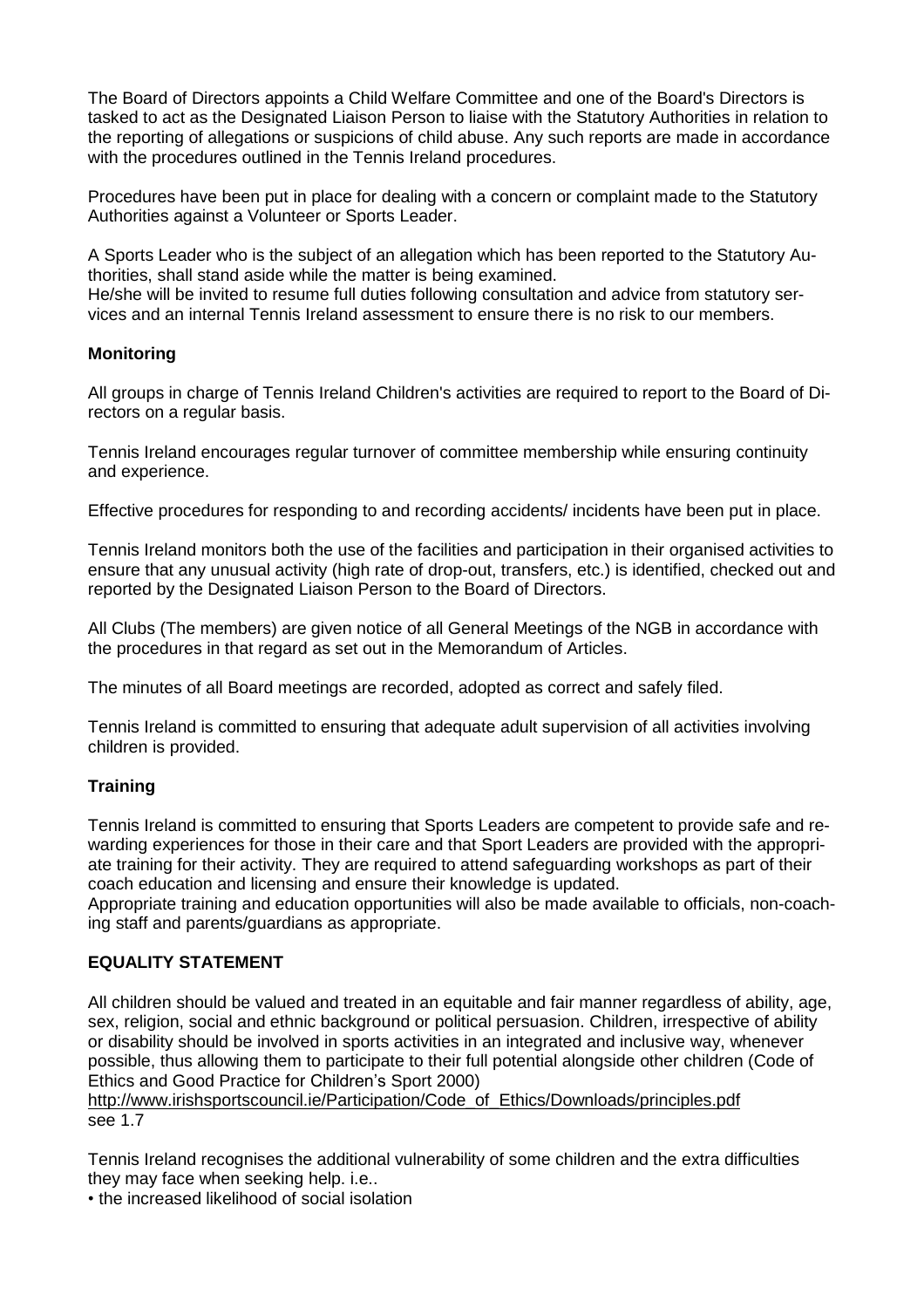• having fewer contacts to disclose to than non-disabled children

• a dependency on others for practical assistance in daily living, including intimate care

• an impaired capacity to resist, avoid or understand abuse

• their speech and language communication needs may make it difficult to tell others what is happening

• their particular vulnerability to bullying

• being viewed as a "safe target" for abusers

• their relative powerlessness physically, psychologically and socially and the opportunities this presents for grooming by potential abusers

• a reluctance to challenge carers who may often be viewed as valiantly coping with the burden of a disabled child and therefore not considered as potential risks

• the denial of the possibility of (particularly sexual) abuse of disabled children

• disabled children being less likely to be heard or listened to.

To address this vulnerability coaches are encouraged to seek guidance on working with children with a disability from external agencies, parents / guardians and the children themselves.

### **CONFIDENTIALITY STATEMENT**

Tennis Ireland recognises that the legal principle that the welfare of the child is paramount means that consideration of confidentiality should not be allowed to override the right of children to be protected from harm.

Everyone in our organisation, including children, must be aware that they can never promise to keep secrets. Information, however, of a confidential nature will only be communicated on a 'need to know' basis.

### **APPENDICES**

Tennis Ireland is committed to continual monitoring and development of this Safeguarding Policy in the light of changing circumstances.

All Coaches, Volunteers and Sports Leaders will be required to read and sign the appropriate Code of Conduct contained in the Appendices to this policy.

The original signed document will be held by Tennis Ireland.

The following Appendices form part of the Safeguarding Policy of Tennis Ireland and they can be downloaded from our Child Protection page on our Website under "Safeguarding Children".

Appendix 1 Children's Officers

Appendix 2 Guidelines for Sports Leaders, Coaches, Officials etc incl. Code of Conduct

Appendix 3 Code of Conduct for Children

Appendix 4 Code of Conduct for Parents/Guardians

Appendix 5 Recruitment Procedures

Appendix 6 Complaints Procedure

Appendix 7 Roles & Responsibilities of Coaches, Sports Leaders & elected officials

Appendix 8 Member's Safeguarding Undertaking

Appendix 9 Travel & Hosting Policy